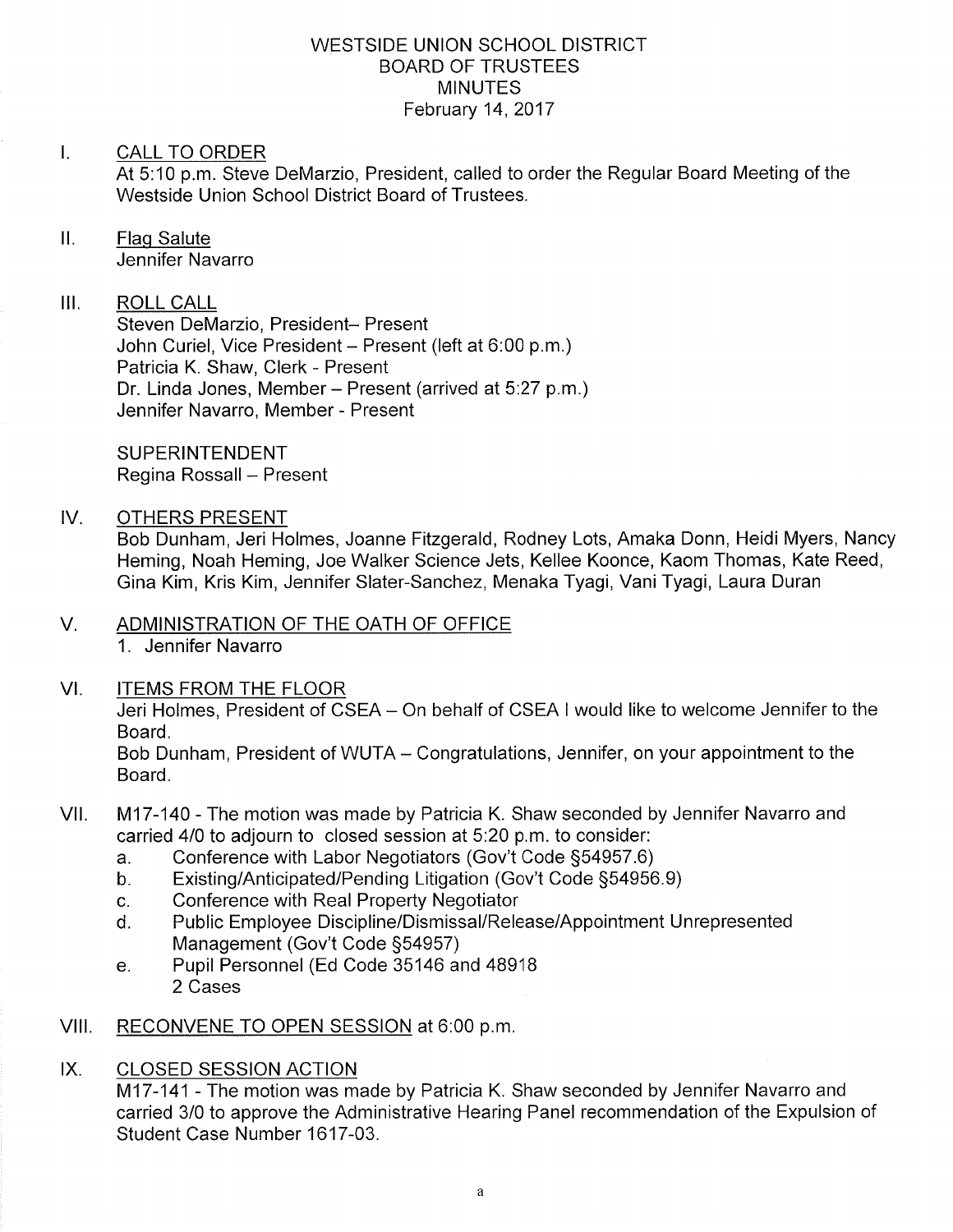Minutes Regular Board Meeting February 14, 2017

M17-142 - The motion was made by Patricia K. Shaw seconded by Jennifer Navarro and carried 3/0 to approve the Agreement and Stipulation for Expulsion for Case Number 1617-04

#### X PRESENTATIONS

A. Site and Employee Recognitions

- . Hillview
- . Cottonwood
- . Child Nutrition

### XI. HEARING SESSION/STAFF REPORTS

A. Board Comments

Jennifer Navarro:

Hillview - I was so impressed with the Hillview band, the music program has changed since I was in school. Please let them know they did an excellent job. I enjoyed your video about your kindness challenge.

Cottonwood - Thank you for the sweet valentines. Good job on your presentation this evening. I am impressed with your Girl Power Club, this age is critical for girls. Social skills are also important for all of our students.

I just wanted to say thank you to the Board for my appointment to serve with all of you. <sup>I</sup>am very excited to get to know each of you.

### Linda Jones:

Hillview - One thing that stands out with me is our structure. I liked the fact that you have refocus forms and your suspension rate has gone down over the last year. Thank you for the programs that support the culture of your school. You are getting students ready for the transition to high school. Congratulations to the athletic department for doing so well this year. The music was wonderful this evening.

Cottonwood - <sup>I</sup>am always impressed with all that is happening on your campus. I am excited about your new beginning as a school of choice.

It was nice being with Jennifer last Saturday at Masters in Governance. She represented Westside well. Congratulations on the WAVE Fundraiser at Mulligans. My prayers go out to Chris Fitzgerald's family on the loss of her father. Congratulations to Anna Penzloza on her new position, Coordinator Professional Development Patricia K. Shaw:

Hillview - Excellent job this evening.

Cottonwood - Great job this evening on your presentation.

<sup>I</sup>attended the ACME presentation of Anne and was so impressed; it was a wonderful presentation.

Steve DeMarzio:

Hillview - Mr. Lots and Mrs. Slater-Sanchez, excellent job this evening on your presentation; I like how you are looking at the data. Patricia and I enjoyed our tour when we visited Hillview.

Cottonwood - <sup>I</sup>see good things to come with your school. We appreciate the valentines from the students.

<sup>I</sup>would like to echo my fellow Trustees comments this evening. Patricia and I also visited Valley View. I would like to extend my condolences to the Bice family at the loss of their father.

#### Staff Reports: B.

1. Assistant Superintendent Administrative Services - Shawn Cabey a. Nothing at this time.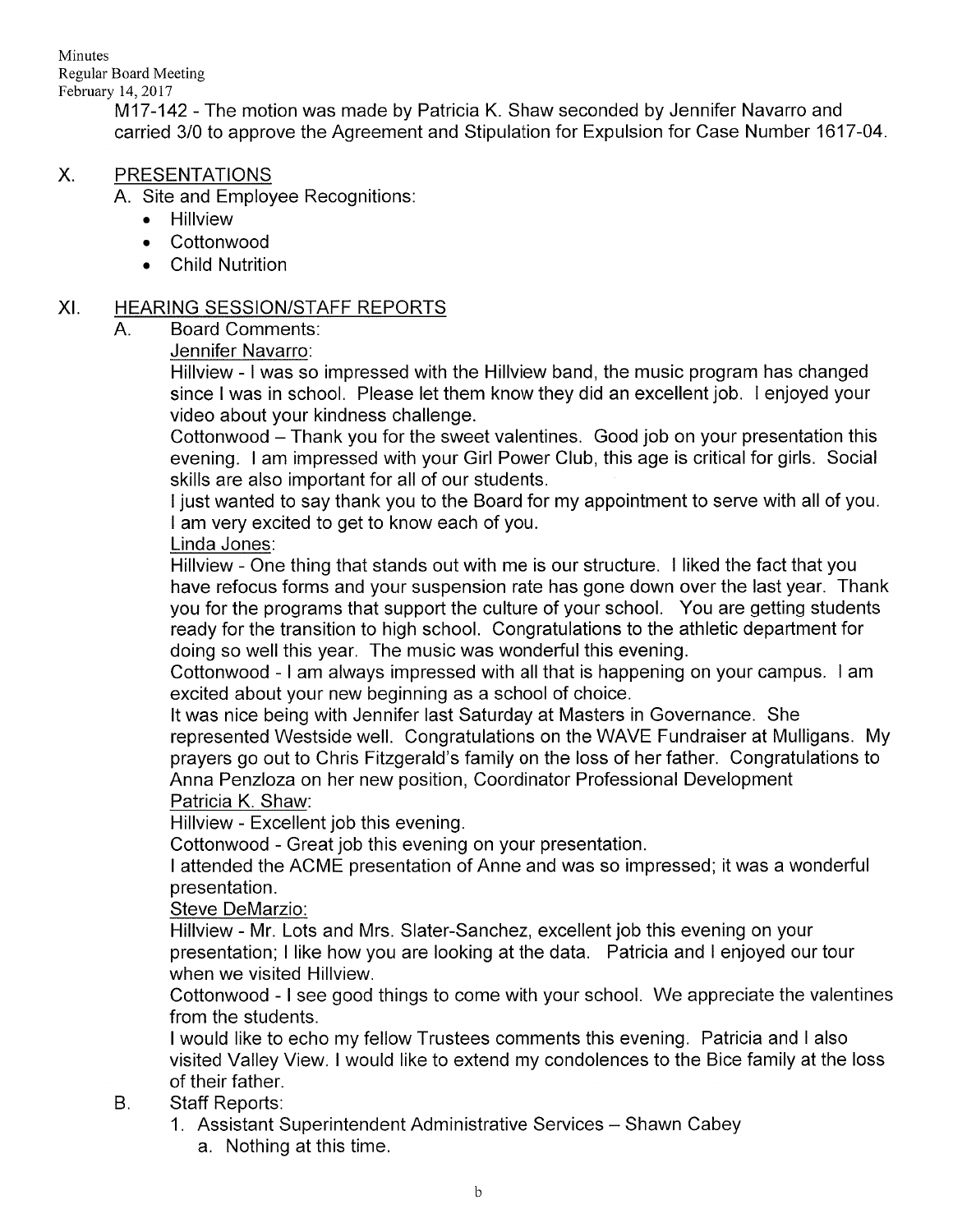### Minutes Regular Board Meeting February 14,2017

- 2. Assistant Superintendent Educational Services Marguerite Johnson
	- a. Laura please extend my congratulations to your staff, they are one of the welltrained staffs in the district. I am excited to see what is happening at Cottonwood.
	- b. When we see our schools we see the heart of children, it is so heartwarming.
	- c. We have stafted the annual visits to our student groups at each site. We are speaking with them about three of the LCAP goals.
- 3. Deputy Superintendent Robert Hughes
	- a. lt's not surprising that suspensions are down at both Hillview and Cottonwood.
	- b. On February 4<sup>th</sup> we did our first job fair of the year and had about 64 applicants. We have started hiring for next year.
	- c. Mulligans night was last Friday, students had a wonderful time.
	- d. Vince's dine-in is on Friday, February 17.
	- e. Nutty Run is on Saturday, February 18.
	- f. We are continuing to work on the  $70<sup>th</sup>$  Anniversary dinner.
	- g ACME held its last performance with the presentation of Anne, Mark and Bev Mewborne did an outstanding job. We will miss what they have offered to our
- students and the community.<br>4. Superintendent Regina Rossall

Mrs. Rossall reviewed the following items with the Trustees:

- a. Laura, great job on your presentation this evening. I agree with everything that has been said this evening. The campus climate assistants have been a successful implementation for our campuses. Please thank your staff for all the extras they are doing for our students. As we begin Cottonwood as a school of choice, I think you will have a wonderful success with your programs.
- b. We are in the process of putting out publicity of our Hillview and Joe Walker  $6<sup>th</sup>$ grade programs. We will be looking outside the Westside boundaries.
- c. Handout of the Lozano Smith Brown Act information.
- d. lf you are interested, there is a CSBA Brown Act workshop on February 24, 5:30 p.m. - 8:30 p.m. at Coronado Island. This will start after Masters in Governance, Course 3.
- e. New Beginnings Workshop are you interested in repeating that workshop? We can will look into doing our own presentation or having someone come in and present to us. - Do our own workshop.
- f. Sanctuary Resolution Are you interested in making our district an immigrant sanctuary. Not at this time.
- 
- g. I would like to congratulate ACME on their final performance.<br>h. I will be inducted as an Honorary Commander. This will be a two-year position. The swearing in is next week at Edwards Air Force Base.

## XII. PERSONALAPPEARANCES

- Westside Union Teachers Association Representative Bob Dunham, President A.
- California School Employee Association Representative Jeri Holmes, President  $B<sub>1</sub>$
- Parent Teachers Association Representative  $C_{1}$
- WAVE Representative Patricia Shaw and Robert Hughes D.
	- Next meeting is March 8, 2017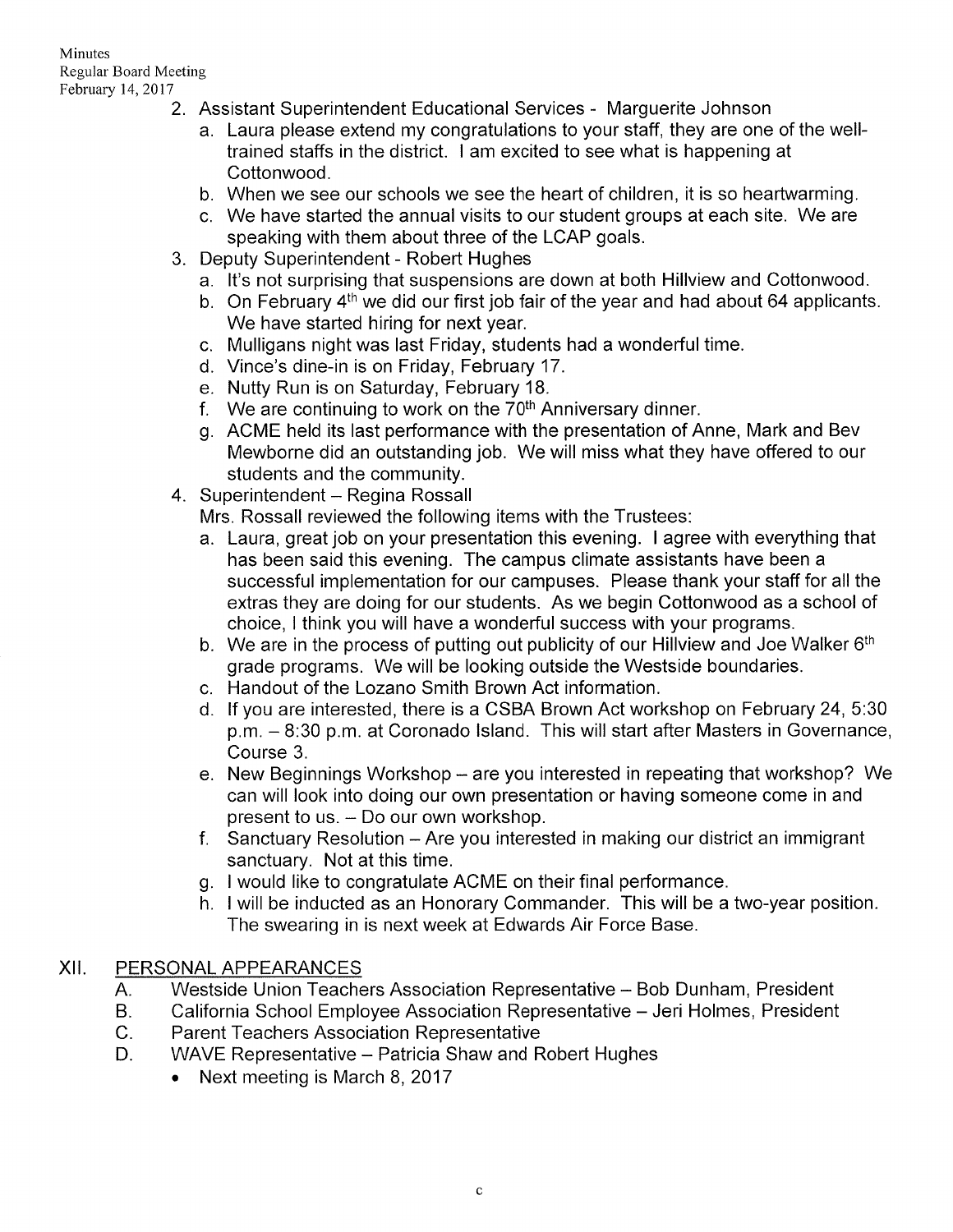Minutes Regular Board Meeting

- February 14,2011 XIII. ITEMS FROM THE FLOOR - Continued Jerry Pontius - Joe Walker Science Jets First World Competition in Houston, Texas, www.gofundme.com/sciencejets
- XIV. PUBLIC HEARING None
- XV. BUSINESS SESSION
	-
	- A. Organizational/Governance<br>1. 1. 117-143 Item 1. Approval of the agenda of the Regular Board Meeting of February 14,2017, as submitted. The motion was made by Patricia K. Shaw seconded by Jennifer Navarro and carried 410.
	- 2. M17-144 Items 2a 2i. The motion was made by Patricia K. Shaw seconded by Linda Jones and carried 4/0 to approve the consent agenda.
		- 2a Minutes of the Regular Meeting on January 17, 2017, and the Special Meeting on
		- January 24, 2017<br>2b Fundraising Authorization<br>2c Gifts to the District
		-
		- 2d Williams Uniform Complaint Quarterly Report<br>2e Personnel Report Revised<br>2f Purchase Orders
		-
		-
		-
		-
	- 2g Consultant/Contract Agreement Schedule Revised<br>2h Conference/Workshop Schedule<br>2i Resolution 17-15, Non-routine Budget Revisions, Adjustments and Transfers<br>3. M17-145 Item 3. The motion was made by Patricia K. Shaw
	- and carried 410 to approve the second and final reading of Board Bylaws:
		- . BB 9230, Orientation
		- . BB 9240, Board Development
		- . BB 9250, Remuneration, Reimbursement and Other Benefits
		- . BB 9260, Legal Protection
		- . BB 9270, Conflict of lnterest
		-
	- BB 9271, Code of Ethics <br>4. M17-146 Item 4. The motion was made by Patricia K. Shaw seconded by Linda Jones and carried 4/0 to approve voting for John Curiel, Jill McGrady and Steve M. Sturgeon for the 2017 CSBA Delegate Assembly Region 22.
	- 5. M17-147 Item 5. The motion was made by Patricia K. Shaw seconded by Jennifer Navarro and carried 410 to approve the first reading of Exhibit 5132, Cottonwood Uniform Policy.<br>6. ftem 6. The motion was made by Patricia K. Shaw seconded by Jennifer
	- Navarro and carried 410 to approve Steve DeMarzio and Patricia K. Shaw attending the City of Palmdale meeting with School Districts and other Agencies on February 17, 2017.
	- 7. ltem 7. Discussion ltem
		- . Board Governance
			- . Masters in Governance Courses 3 & 4 on Friday and Saturday, February 24 and 25,2017, in Coronado lsland.